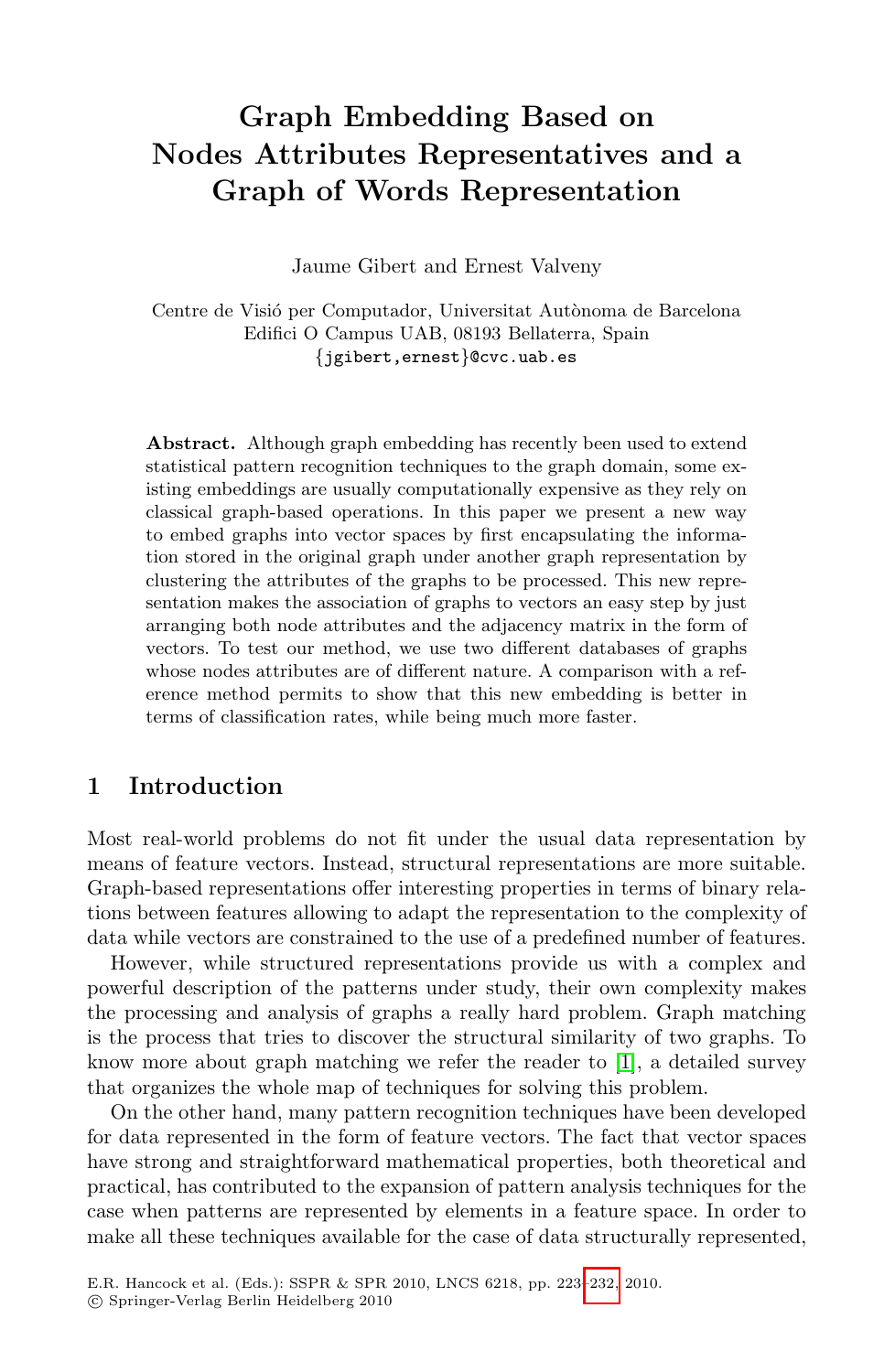for instance, by using graphs, the scientific community has devoted several efforts to find out new ways of adapting them to structured data. Graph embedding is on[e](#page-9-2) of them. By graph embedding we understand a function that given a set of graphs G, it maps each graph [in](#page-9-4) the set to an *n*-dime[ns](#page-9-3)ional vector,

$$
\phi: G \to \mathbb{R}^n
$$
  
\n
$$
g \mapsto \phi(g) = (x_1, x_2, \dots, x_n).
$$
\n(1)

Several graph embeddings have been proposed in the literature so far. Some of them are based on a spectral study of the adjacency matrix or on the Laplacian matrix of the graphs [2]. Other approaches are based on random walks, and particularly on quantum walks, in order to embed nodes into a vector space [3]. Finally, let us consider the embedding proposed in [4] which is based on similarity measures between graphs and a set of prototypes. The measure considered by the authors is the Graph Edit Distance. This embedding will be later explained more in detail as it will be used as a reference system in order to evaluate our approach.

However, some of these embeddings are constrained to specific classes of graphs or still rely on graph matching. The computational complexity of graph matching lies on what is known as the assignment problem. Nodes of one graph have to be identified with nodes of the other one, and such procedure has an exponential computational cost in the number of nodes of the involved graphs. This problem has been addressed, for instance, by means of best-first search techniques like the A<sup>∗</sup> algorithm or by bipartite graph ma[tch](#page-9-5)ing procedures and the Hungarian method. Ideally, however, if nodes of one graph could directly be identified with nodes of the other, we would not have to face this problem and graph matching would be a problem with a straightforward solution.

In this paper we aim to propose a graph embedding avoiding the computational cost of graph matching through an intermediate meta-representation of the graphs in which nodes of a family of graphs become identifiable. We will call this meta-representation graph of words as the underlying idea is based on the well-known *bag of words* technique for document and image classification [5]. Thus, we will cluster node attributes to obtain representatives (words) of the node attributes of a set of graphs. This will lead to represent the whole set by graphs that have exactly the same number of nodes and share the same node



Fig. 1. General scheme of the proposed approach. First step: graph generalization. Second step: graph embedding.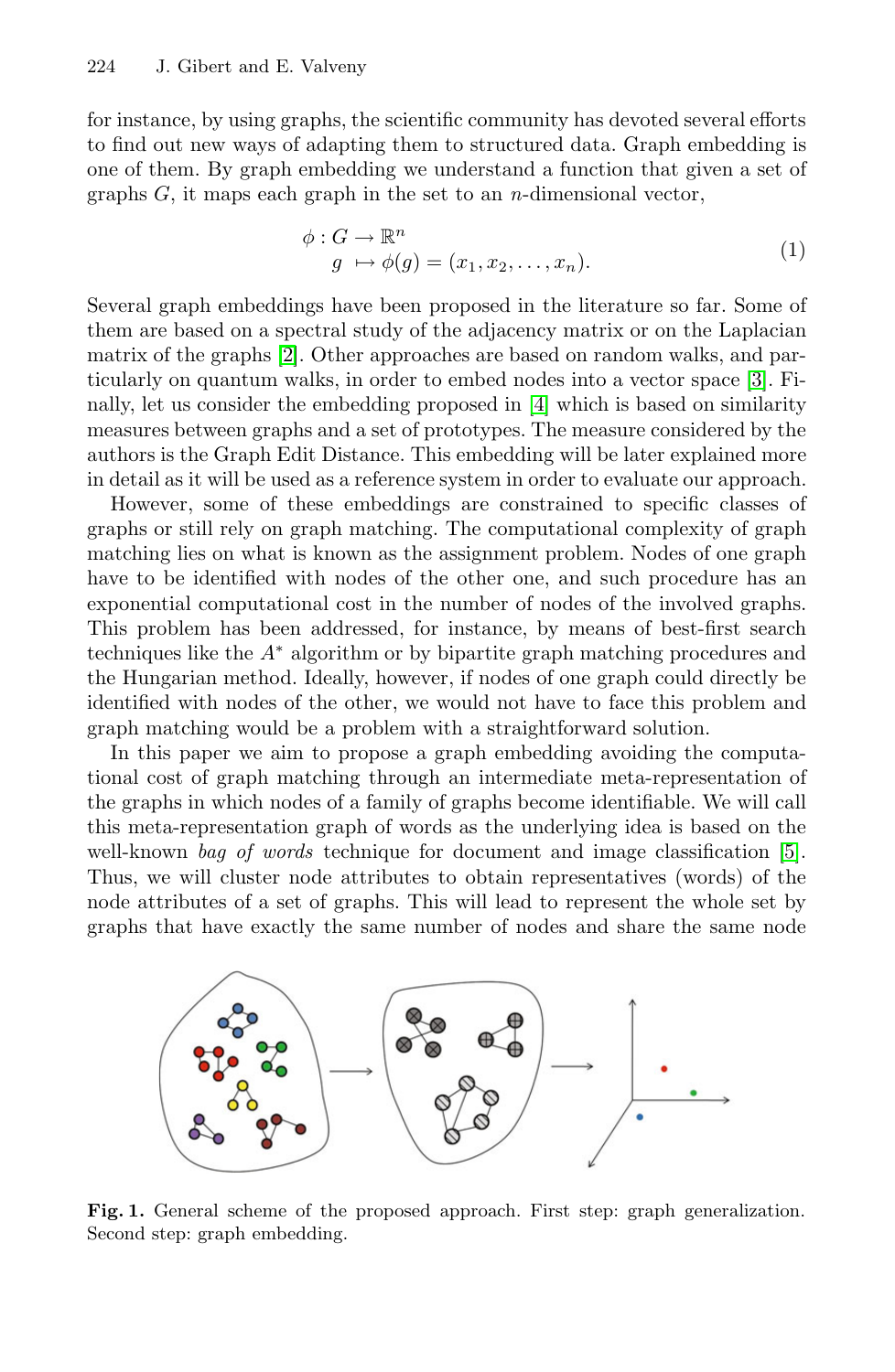labels. Then, this graph representation can be easily converted into a vector by just taking node attributes and serializing the adjacency matrix. In Fig. 1 the whole procedure is depicted.

In the remainder of this paper we describe, first in Section 2, how the generalization of a set of graphs into a graph of words can be done, and second, in Section 3, how these generalized graphs are converted into vectors. Section 4 describes the databases we have used for the experimentation part and the results and discussions are presented in Section 5. Finally, Section 6 concludes and present the future work to be done.

# **2 Graph of Words Representation**

An attributed graph g, or just a graph, is a 4-tuple  $g = (V, E, \mu, \nu)$ , where V is a finite set of elements, called nodes,  $E \subseteq V \times V$  is the set of edges, and  $\mu: V \to L$  and  $\nu: E \to L'$  are the corresponding labelling functions for which each node and edge is correspondingly attributed with a specific label. As there is no restriction on the set of labels for both nodes and edges, this definition allows to describe a large family of graphs. For instance, the set of nodes labels L could be represented either by the vector space  $\mathbb{R}^n$  or even by a set of non-numerical attributes  $L = \{l_1, l_2, l_3, \dots\}$  with a certain specific semantics. The same happens for the case of edges attributes  $L'$ . Edges of the graphs are described by pairs of nodes  $(u, v)$ , where  $u \in E$  is the source node and  $v \in E$  is target one. Undirected graphs are all those graphs which contain both  $(u, v) \in E$ and  $(v, u) \in E$  satisfying  $\nu(u, v) = \nu(v, u)$ . Unlabelled graphs are graphs where both nodes and edges have the same label, usually called the null label  $\epsilon$ . In this work we will just consider undirected graphs with unlabelled edges and with all the node labels being of the same nature.

In this section we will introduce a way to generalize almost any set of graphs described as before into a new set of graphs with the same number of nodes and sharing the same node labels. The only constraint about the input graphs is that all node attributes must be of the same type. In addition, if edges of the original graphs are labelled, these labels are ignored in the conversion procedure. The generalization is done in two steps: first, getting the set of nodes of the new graph by clustering and selecting representatives among the original node attributes and second, getting the edges that link the new set of nodes. These two steps are further described in the next subsections.

## **2.1 Node Representatives**

As we already pointed out in the introduction, one of the main problems in graph matching is node assignment. To avoid such problem, we would appreciate an ideal situation where nodes in a family of graphs were directly in correspondence. Not by just *a priori* knowledge about the information stored in the nodes, but by the fact that those nodes were exactly representing the same attributes, in other words, that two graphs in a family of graphs share exactly the same nodes. A possible way to reach this situation is the one described as follows.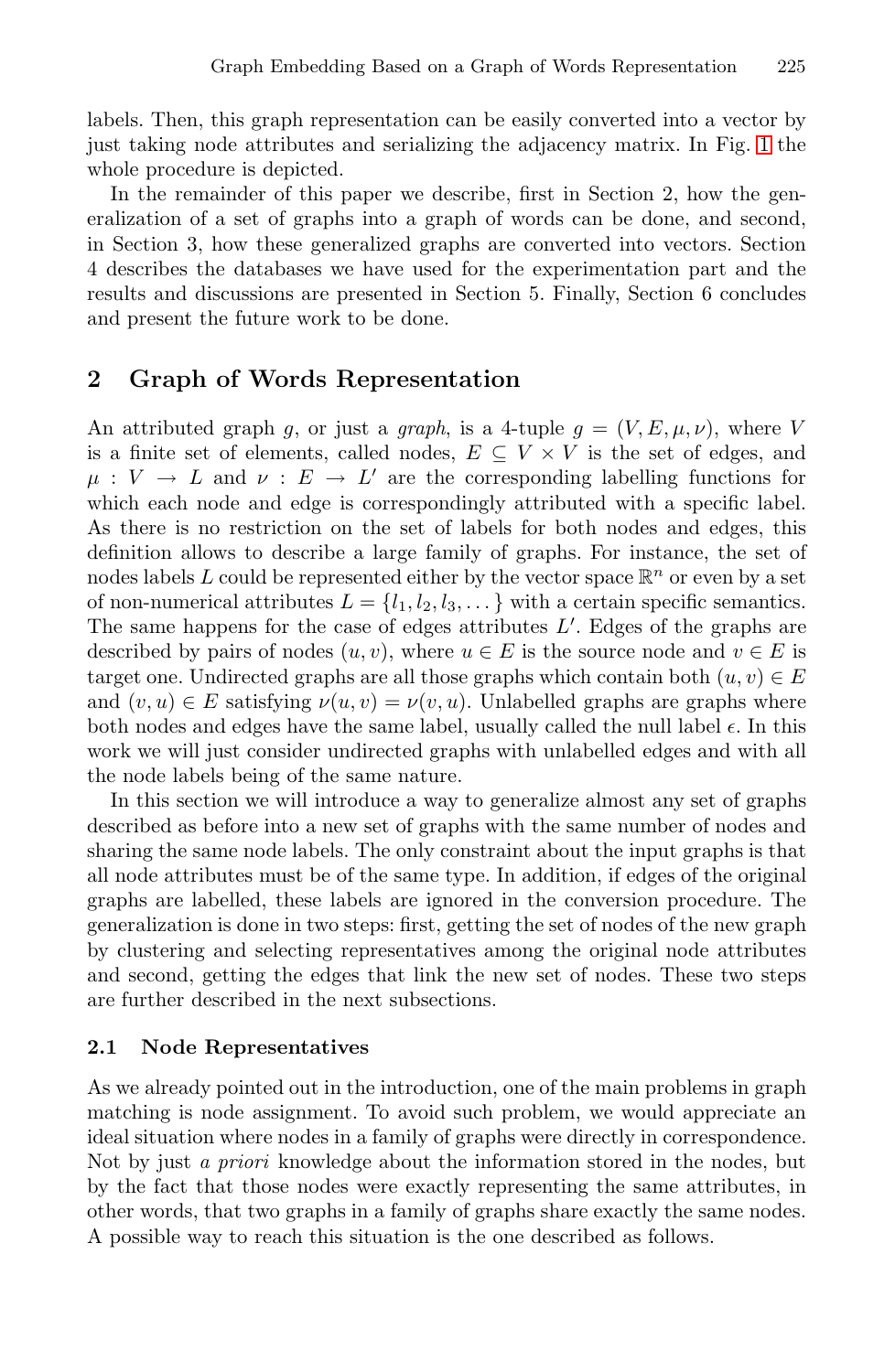Given a set of graphs  $G = \{g_1, g_2, \ldots, g_n\}$ , each one with its corresponding nodes, edges and labelling functions,  $g_i = (V_i, E_i, \mu_i, \nu_i)$ , and the corresponding labels sets  $(L_i, L'_i)$ , we want to represent the whole family of graphs using generalized represent[at](#page-9-5)ions sharing the same nodes. To do so, we first consider all node attributes  $\mathcal{L} = \{L_i | i = 1, \ldots, n\}$ . We assume all these sets of labels are of the same nature, this is, we do not consider -if there is such- the case in where for instance  $L_i$  would be representing numerical attributes and  $L_k$  semantic attributes.

Second, from this set of labels we select a finite number of representatives. Such representatives do not need to be elements from  $\mathcal{L}$ . We will hereby adopt a quite known notation extracted from the *bag of words* technique for document -originally- and image classification [5]. This technique represents an image by first extracting visual features from interest points and selecting representatives, usually called *visual words*, from the whole set of features of the images under study. The set of representatives is usually built by clustering and is called the visual vocabulary. Every interest point is assigned to its closest word in the vocabulary and finally the image is represented as a histogram of appearing words in the image. We perform the selection of node attribute representatives in a similar way. For this reason we call this new representation the *graph of words*. From the whole set of attributes  $\mathcal{L}$ , we select representatives, *words*, by means of any clustering technique. How the selection of representatives has to be done for a given family of graphs will depend on the nature of the nodes attributes, and it will be a key issue in the generalization graph. For instance, a k-Means algorithm could be applied if the attributes of the set of graphs belong to  $\mathbb{R}^n$ , but in other cases, the clustering should be done in a semantic way.

Assume we have already selected a vocabulary  $\mathcal{V} = \{w_i | i = 1, \ldots, N\}$  from the set of attributes  $\mathcal L$  of the graph family  $G$ . We call every  $w_i$  a word. The generalization of a graph  $g = (V, E, \mu, \nu)$  is done as follows: every node  $u \in V$ of the graph is assigned to its closest or most similar word in  $\mathcal V$ . We denote this assignment by

$$
\lambda: V \to V \n u \mapsto \lambda(u) = w.
$$
\n(2)

The concept of similarity here will depend on the nature of the attributes and selected words. The set of words in the vocabulary that has been assigned to at least one point of the original graph will now constitute the set of nodes of the generalized graph. We label each node of the new graph, each word, with the frequency of nodes assigned to it. Fig. 2 shows an example of the procedure. The graph has six nodes. Three of them have been assigned to the red word, two to the green one and one to the blue word. In the generalized graph, these three words will appear as nodes, with their corresponding frequencies. In this example, we assume a vocabulary which also contains a yellow word but no node of the original graph has been assigned to it.

By this procedure we have got a representation of graphs where the set nodes of all the graphs in a given family is the same, this is, the set of representatives or vocabulary. This will allow to treat the assignment problem in a very specific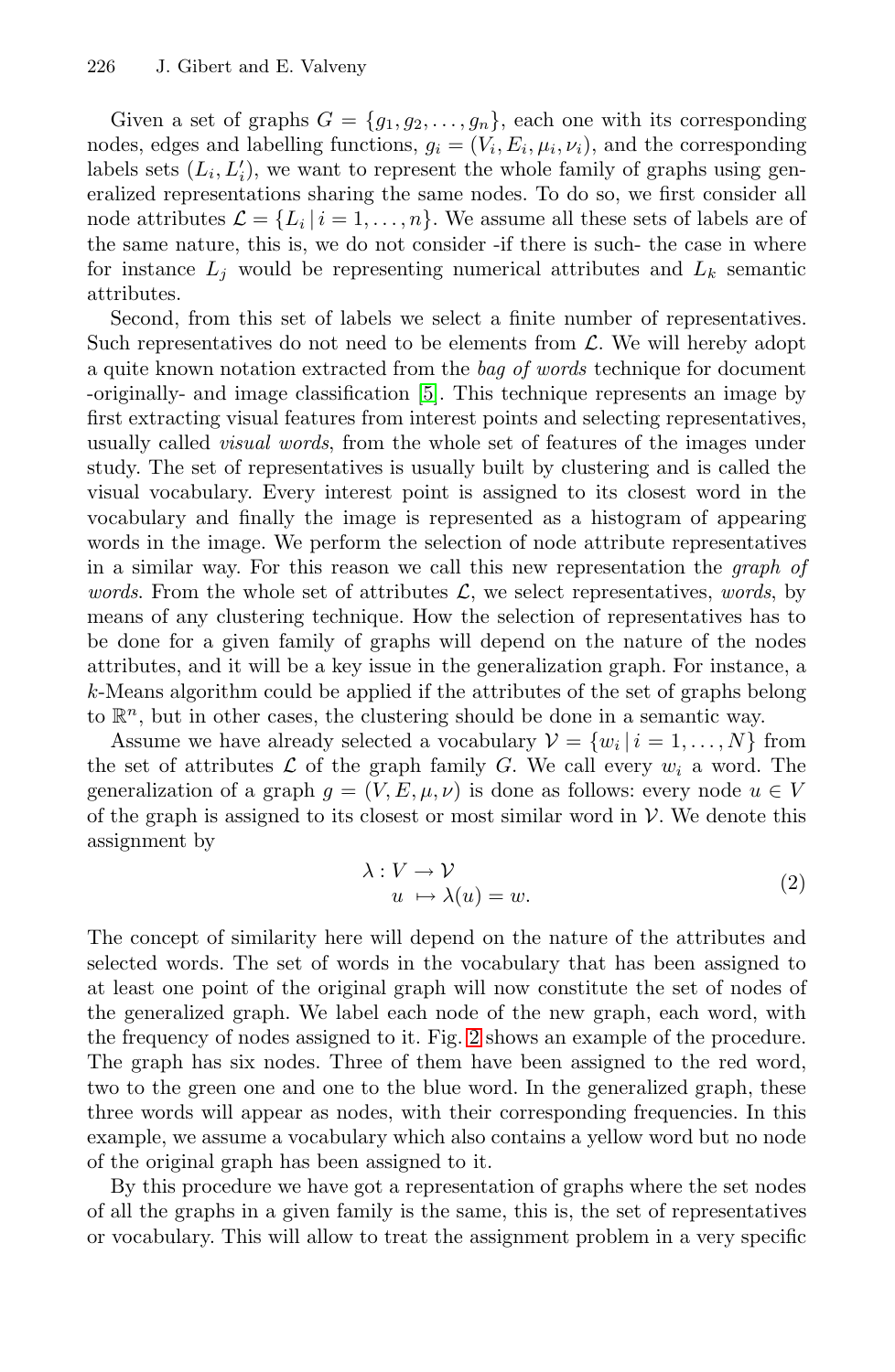

<span id="page-4-0"></span>**Fig. 2.** A graph (left) and its generalization graph (right) or graph-of-words

way so that no computational issues are involved. However, before describing the way to deal with it, we still need to declare which is the set of edges in the graph of words representation. Next section is devoted to it.

## **2.2 Structural Relations of Representatives**

The way of defining edges between words in the generalized graph is the most intuitive one. Given a graph g, let us assume there exist an edge  $e = (u, v) \in E$ . Each node is assigned to a word in the vocabulary: there are  $w, w' \in \mathcal{V}$  such that  $\lambda(u) = w$  and  $\lambda(v) = w'$ . Then we just add the ed[ge](#page-4-0)  $(w, w')$  in the set of edges of the generalized graph. Formally,

$$
(w, w') \in E' \iff (u, v) \in E
$$
 such that  $\lambda(u) = w$  and  $\lambda(v) = w'$  (3)

where  $E' \subseteq \mathcal{V} \times \mathcal{V}$  is denoting the set of edges of the graph of words. We will label the edge  $(w, w') \in E'$  with the frequency this fact occurs, this is, how many times two nodes of the original graph that have been assigned to the words  $w$  and  $w'$  are linked with an edge of the original set of edges E. Again, Fig. 2 depicts an example of the procedure. For example, a node that has been assigned to the green word is connected to a node that has been assigned to the red word. Thus, the pair (green, red) will constitute an edge of the graph of words. Actually this situation occurs four times, so we label the edge with the number 4.

# **3 Graph of Words Embedding**

Our generalized graphs, the graphs of words, are of a very particular nature as all of them share the same nodes. This property makes the transition between the domain of the graphs and a vector space a really easy problem. Next section describes formally how this can be done.

## **3.1 Definition**

Let  $q = (V, E, \mu, \nu)$  be a graph of words with respect to the vocabulary  $V =$  $\{w_i | i = 1, \ldots, N\}$  of size N. Remember  $\mu$  was describing the frequency of a word, and  $\nu$  the frequency of a relation between two words. We can always describe the set of nodes of g as  $V \equiv V$ . If a specific word w does not appear as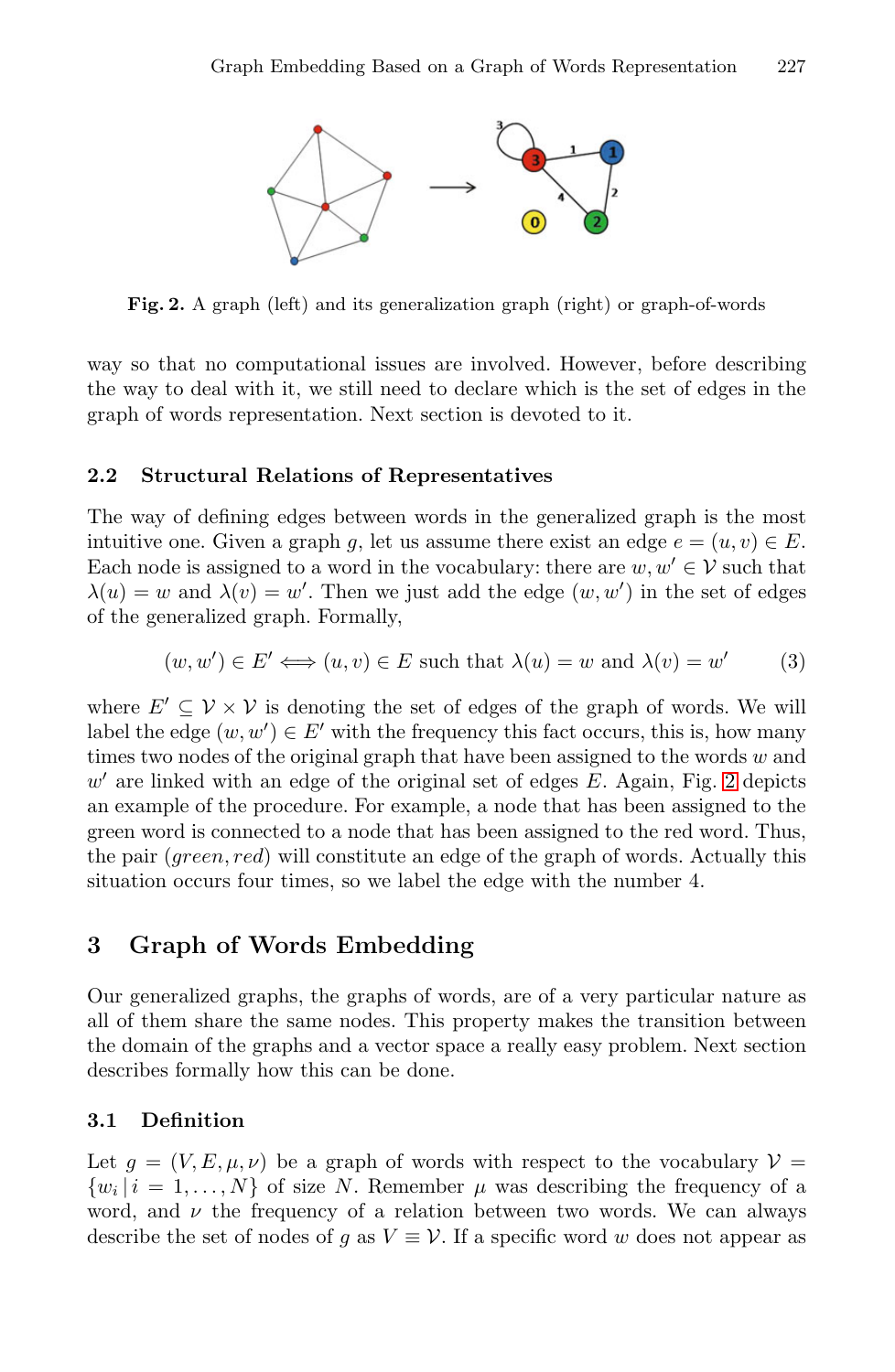a node of the graph we can consider it as a node with  $\mu(w) = 0$ . Exactly as the yellow word in the example shown in Fig. 2.

The fact that we control which words are there in the vocabulary, makes the nodes of g identifiable, and therefore, sortable. We can arrange, for all graphs in a set G of graphs of words, the node labels as:

$$
\begin{aligned} \phi_w^{\mathcal{V}} &: G \to \mathbb{R}^N \\ g & \mapsto \phi_w^{\mathcal{V}}(g) = (\mu(w_1), \dots, \mu(w_N)). \end{aligned} \tag{4}
$$

Let us now consider the adjacency matrix  $A$  of the graph  $g$ . Matrix  $A$  is an  $N \times N$  matrix and each entry of it  $a_{ij}$  is giving the frequency of the relation between the words  $w_i$  and  $w_j$ . Here, as for the case of the nodes, we can represent a non-existing edge  $(w_i, w_j)$ , by labelling it with zero value,  $\nu(w_i, w_j) = 0$ . This matrix is obviously symmetric since the graph-of-words is an undirected graph.

In this case, we can just arrange the adjacency matrix in the form of a vector. Not all entries of the matrix are needed since it is symmetric and that would be redundant. We can just consider, for instance, the upper part of the diagonal and the diagonal.

$$
\phi_r^{\mathcal{V}} : G \to \mathbb{R}^p
$$
  
 
$$
g \mapsto \phi_r^{\mathcal{V}}(g) = (\nu(a_{11}), \nu(a_{12}), \dots, \nu(a_{ij}), \dots, \nu(a_{NN})), \ \forall i \leq j.
$$
 (5)

Finally, we define the embedding of a set of graph of words G with respect to the vocabulary  $V$  as the simple concatenation of both the nodes and the edges attributes, this is, of both the words frequencies and the frequencies of the relations between words. Formally,

$$
\begin{aligned} \phi_A^{\mathcal{V}} &: G \to \mathbb{R}^n \\ g & \mapsto \phi_A^{\mathcal{V}}(g) = (\phi_w^{\mathcal{V}}(g), \phi_r^{\mathcal{V}}(g)). \end{aligned} \tag{6}
$$

## **3.2 Computational Issues and Potential Solutions**

The main problem we might face after embedding the graphs using  $\phi_A^V$  is the dimension of the vectors. Indeed, such dimension increases quadratically with respect to the vocabulary size N. The first part of the vector, the words part  $\phi_w^{\mathcal{V}}(g)$  has size N and the second one,  $\phi_r^{\mathcal{V}}(g)$ , has size  $p = (N^2 + N)/2$  resulting in a vector of dimension  $n = (N^2 + 3N)/2$ . Processing this vector could not be treatable for a large enough vocabulary size.

Dimensionality reduction techniques could be applied in these situations. Semantically, such reduction would discover which are the specific relations of words that are really important in the graph of words representations. Also, in order to avoid such large dimensions, the whole construction of the generalized representation could be performed in a supervised manner. This is, selecting representatives class-wise and executing the embedding part of the adjacency matrix  $\phi_r^V$  by just considering relations of words belonging to the same class. We had not faced this problem as the vocabularies we have selected for our databases of graphs were not that large. The construction of the generalized graphs for two different databases is explained in the next section.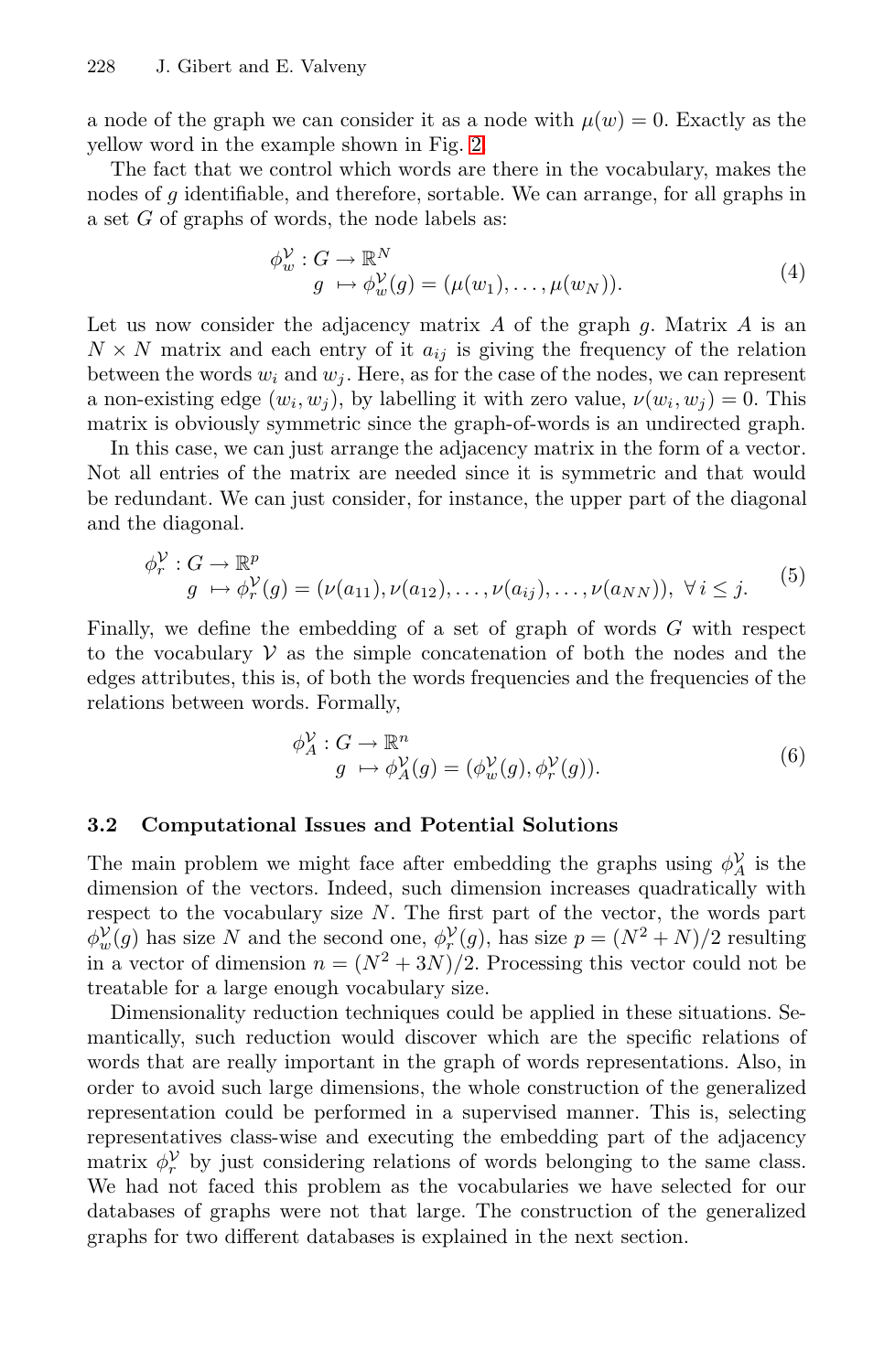# **4 Experimental Setup**

The whole set of experiments is carried out using two databases inspired in the IAM Graph Database Repository [6]. Even though we do not consider semantic attributes of nodes, the two situations under study refer to two different kind of attributes. In the first case, nodes are labelled with  $(x, y)$  positions and in the second one with visual descriptors.

In the way the graph of words representation has been defined, the embedded graphs clearly depend on the chosen vocabulary. For instance, the use of a small vocabulary makes easy the introduction of errors in the assignment of points to words and every word would represent too many and possibly wrong points. On the other hand, a large vocabulary would create too much sparsity on the resulting vectors making difficult further analysis of data. Due to these situations, in order to check the sensibility of the representation to the selected vocabulary, different sizes of the nodes representatives sets have been tried for each dataset.

## **4.1 IAM Letter Database Generalization**

The graphs in this database are representing distorted letter drawings. Only the 15 capital letters of the Roman alphabet that consist of straight lines are considered: *A*, *E*, *F*, *H*, *I*, *K*, *L*, *M*, *N*, *T*, *V*, *W*, *X*, *Y*, and *Z*. For details on the construction of the graphs we refer the reader to the database reference. We use exactly the same sets as the authors in the reference: uniformly distributed graphs all over the 15 classes and a training, validation and test sets of 750 graph each. We only work on the *low* level of distortion.

By representing distorted letters using the graph of words, we aim to undo the distortion each letter has suffered. In order to build the generalized graphs for the letters, let us notice that nodes of the graphs are attributed with the  $(x, y)$ co[ord](#page-9-6)inates with respect to a reference coordinate system. We do not cluster all these coordinates, but instead we just pick a regular grid of  $n \times n$  points in the range of the nodes attributes  $(n = 3, 7, 11)$ . This decision was made after viewing how all nodes of all letter graphs were distributed over the plane.

## **4.2 COIL-100 Database Generalization**

The second graph dataset we use in our experiments is representing the COIL-100 object database [7]. It consists of 100 different object, and each image is taken every 5 degrees of rotation. We represent these objects modifying the COIL-DEL representation from the IAM Graph Dataset repository. This representation takes interest points by using the Harris corner detection algorithm, labels these points with their corresponding pixel coordinates and applies a Delaunay triangulation to the nodes for the set of edges. Our modification consists of labelling such points with a visual descriptor that could provide texture information of the objects. In particular we label each node with a SIFT descriptor [8]. Again, the same sets for training, validating and testing the systems are used.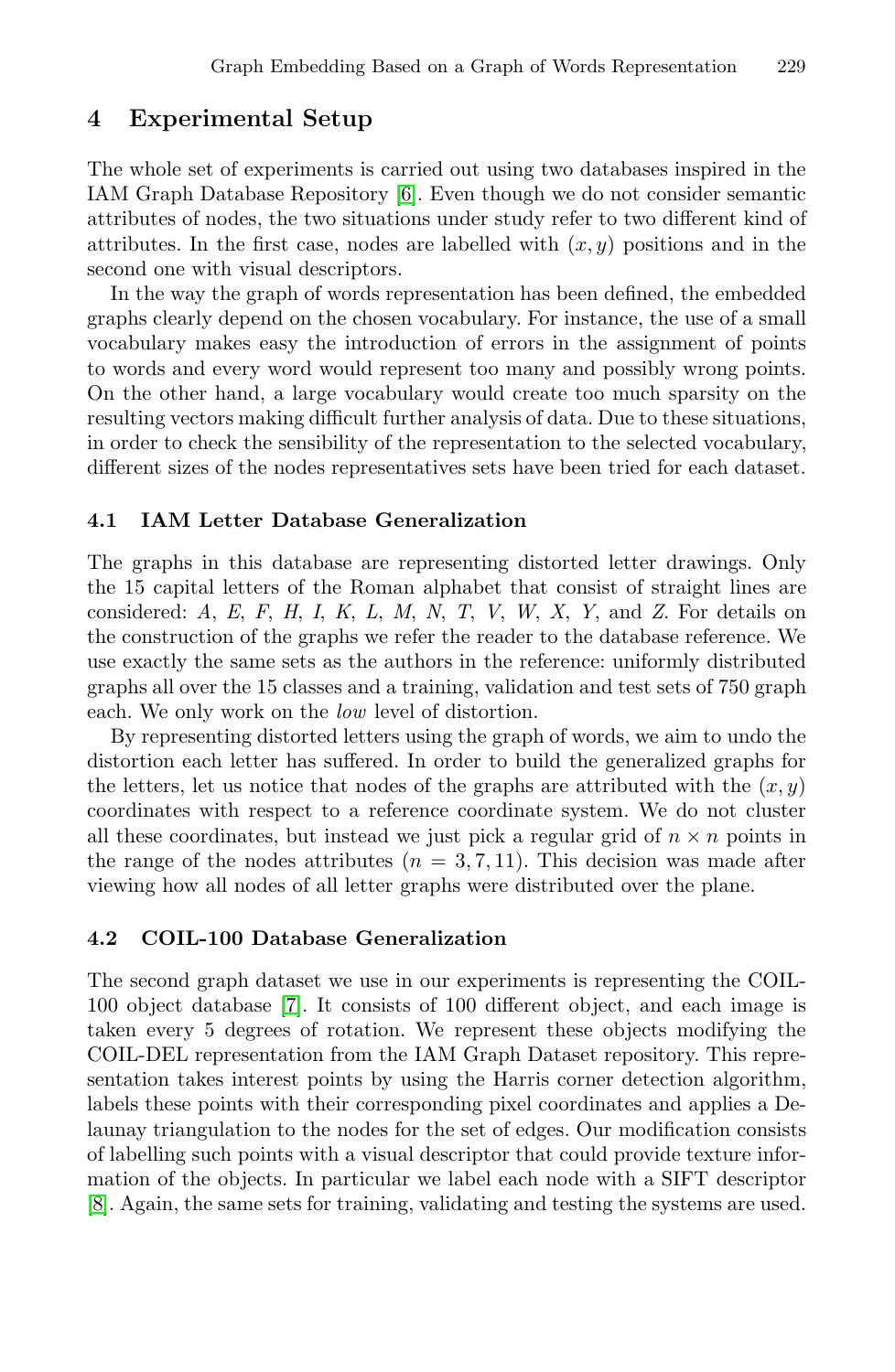By building the generalized graphs for these objects we intent to describe the structural relations of textural patterns, this is, how visual descriptors are structurally related. In this case, we cluster the set of SIFT descriptors using the k-Means algorithm and finding  $k = 50, 100, 150$  $k = 50, 100, 150$  $k = 50, 100, 150$  $k = 50, 100, 150$  centroids as representatives. Thus, the dimensionality of the vector space where graphs are embedded is much larger than in the letter dataset, yet the vectors are still manageable.

# **5 Results**

We want to classify both databases by using the graph of words embedding. Such classification is done by using a *Support Vector Machine* [9,10] on the embedded graphs. Kernels and parameters are properly tuned using the validation sets. We need a reference system to which we can compare how the proposed embedding works, in other words, how good is the idea of embedding the graphs by just arranging their nodes and edges attributes in a row. To do so, we select the proposed embedding in [4], by which each graph is assigned to a vector constructed out of Graph Edit Distances from itself to a set of prototypes. This embedding has been applied to the intermediate graph of words representation. Next section recalls the formal definition of the embedding.

## **5.1 A Reference System**

Let G be a set of graphs and  $\mathcal{P} = \{p_1, p_2, \ldots, p_n\} \subseteq G$  a set of prototypes. The embedding is defined as the function  $\varphi_n^{\mathcal{P}}: G \to \mathbb{R}^n$  such that

$$
\varphi_n^{\mathcal{P}}(g) = (d(g, p_1), d(g, p_2), \dots, d(g, p_n))
$$
\n(7)

where  $d(q, p_i)$  is the Graph Edit Distance between the graph q and the prototype p*i*.

As we are using the Graph Edit Distance between instances of graph of words, we need to specify which is the cost function we have used during the matching process. Briefly, the node and edge deleti[on](#page-8-0) and insertion costs are the labels (frequencies) of the inserted or deleted nodes and edges. For the substitution of nodes and edges we pick the difference of labels if the substitution is of the same words or edges between the same words, and infinity otherwise.

## **5.2 Classification Rates**

Results for both databases, the Letters and the COIL-100 objects, using the proposed embedding and the reference one are shown in Tab. 1.

We see how the proposed embedding  $\phi_A^V$  works better than the reference one no matter whether the dimension of the vectors is larger or smaller than for the graph edit distance embedding. For instance, in the letter database the embedded graphs with respect to the  $3 \times 3$  grid of points live in a 54-dimensional space when using  $\phi^V_A$ , and in a 750-dimensional one when the case is  $\varphi^P_n$ . On the other database, when using a vocabulary size of 150 words and the proposed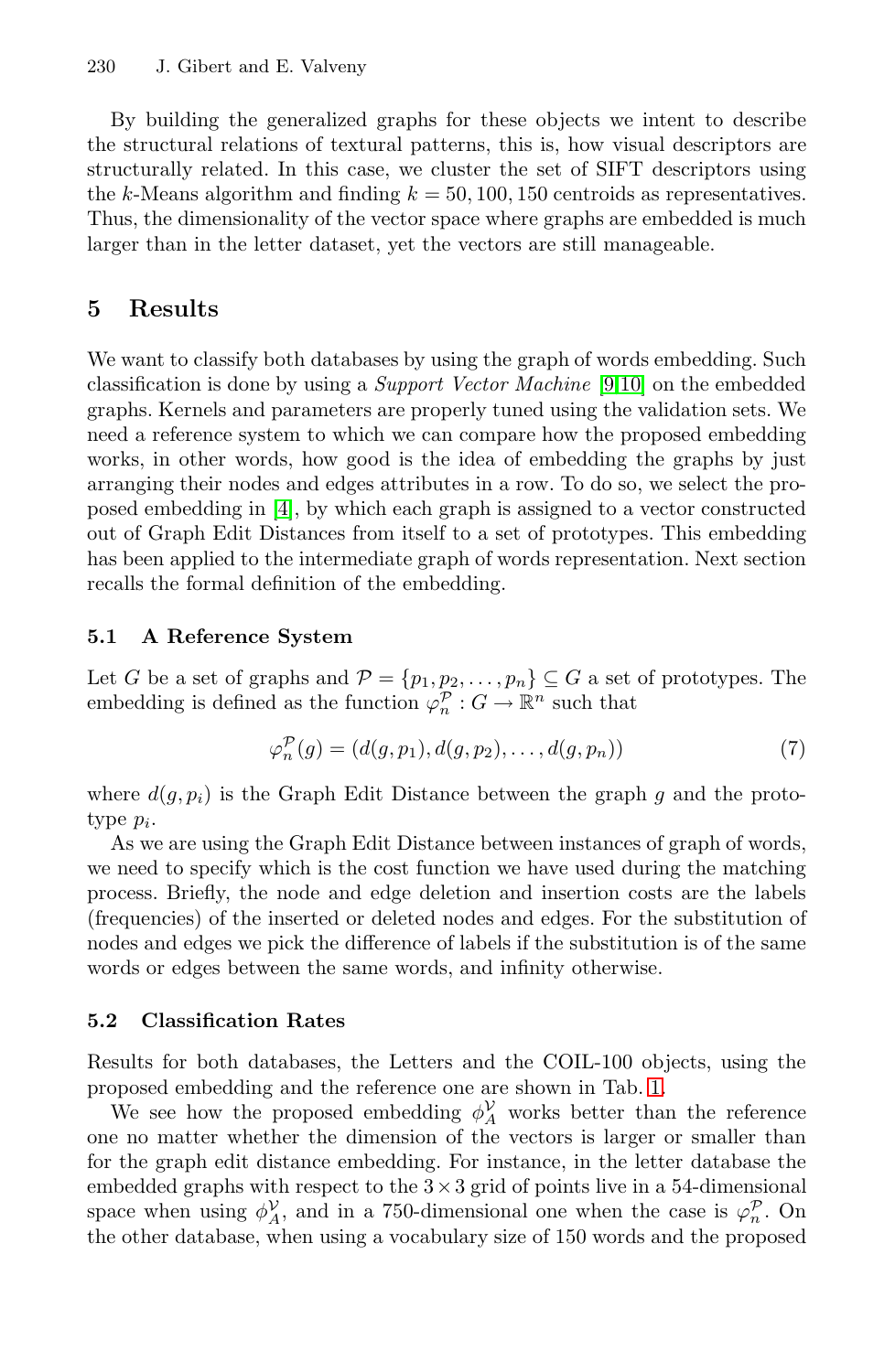<span id="page-8-0"></span>

| Database | Vocabulary     | Embedding approach |                                                                     |
|----------|----------------|--------------------|---------------------------------------------------------------------|
|          |                |                    | Proposed $\phi_A^{\mathcal{V}}$ GED-based $\varphi_n^{\mathcal{P}}$ |
| Letter   | $3 \times 3$   | $97.33\%$          | 96.4%                                                               |
|          | $7 \times 7$   | $99.2\%$           | 96.13%                                                              |
|          | $11 \times 11$ | $96.93\%$          | 94.4%                                                               |
| COIL     | 50             | 82.8%              | 80.6%                                                               |
|          | 100            | 88%                | 85.6%                                                               |
|          | 150            | 89.4%              | 88.9%                                                               |

**Table 1.** Classification rates for both databases using the proposed embedding and the reference one. Vocabularies for the Letter Database are  $n \times n$  regular grids;  $k$ -Means algorithm is used for the COIL Database case. For the case of  $\varphi_n^P$  the whole set of training elements is used as the prototypes set.

embedding, the COIL objects are represented by really high dimensional vectors  $(\simeq 12000$  dimensions) and not that large but still (2400 dimensions) in the case of the graph edit distance based embedding.

Of course, related to what it has been already said in the introduction, the computational cost of the processing and comparison of the graphs is actually null when we arrange them in the form of vectors using  $\phi_A^{\mathcal{V}}$ . The other situation is not desirable since graph edit distance takes a lot of time. For example, the embedding of COIL objects using  $\varphi_n^{\mathcal{P}}$  took a couple of days in a regular personal computer.

# **6 Conclusions and Future Work**

In this work, we have proposed a new way of solving the graph classification problem by means of embedding graphs into vectorial spaces. The embedding procedure consists mainly in two steps: a generalization of the graphs using what we call the graph of words representation by assigning nodes to attribute representatives and then, arranging this new representation in the form of vectors. The experiments have shown the power of the described approach in terms of classification rates and time consuming with respect to a well-known and established embedding of graphs.

The generalization step, the so-called graph of words representation, is dependent on the choice of a set of representatives of the nodes attributes. Different selections of both vocabulary types and sizes will lead to different classifiers, not necessarily one better than others. Small vocabularies will gather more points together into every word, describing global structural relations between nodes of the original graphs, while larger vocabularies will distribute the points into more specific words retaining local information of the graphs under study. Such a situation could be exploited by ensembles of classifiers that would increase the overall accuracy of the individual classifiers.